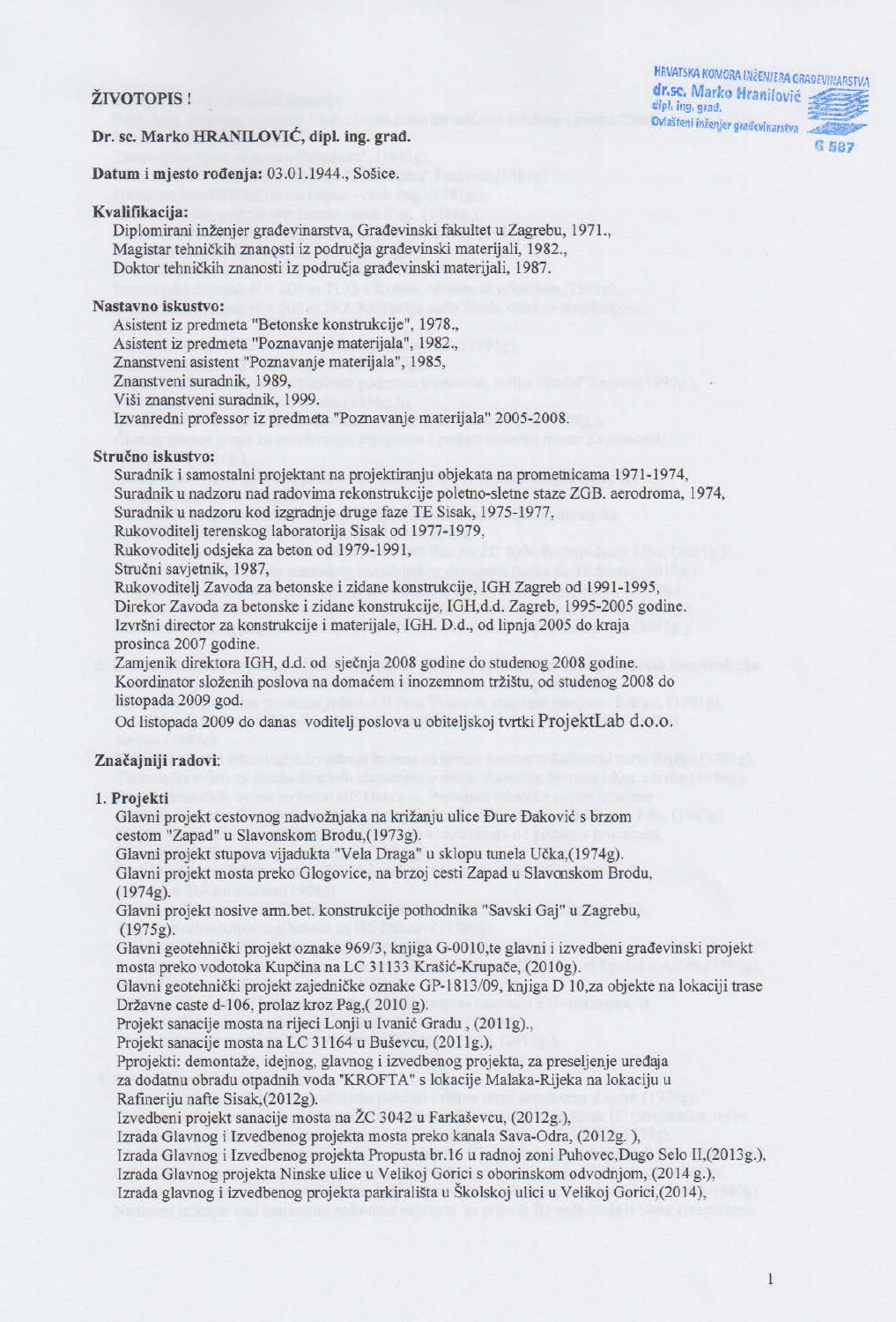#### 2. Istražni radovi i projekti sanacije

Papir hala, kuhaona, kaustika i lužni kotao tvornice sulfatne celuloze i papira "Simo Dimić" - Plaški, (1981g).

Tramvajsko tijelo na mostu "Mladosti", (1981g),

Silos za žitarice radne organizacije "Žitokrajina" Prnjavor, (1981g).

Nadlučna konstrukcija mosta kopno - otok Pag, (1981g.),

Karakteristično polje mosta kopno - otok Pag, (1984g.),

Lučna i nadlučna konstrukcija mosta kopno - otok Pag, (1986g.),

Drenažne galerije HE Haditha - Irak, (1987g).

Elementi pomosta mosta Gazela - Beograd i dr., (1990g.),

Industrijski dimnjak H = 200 m TUG-a Kutina, oštećen eksplozijom, (1991g),

Industrijski dimnjak H = 200 m INA Rafinerija nafte Sisak, oštećen eksplozijom,

 $(1993g.),$ 

Rashladni tornjevi KP IV INA Rafinerija nafte Sisak, (1995g),

Rashladni tornjevi TUG-a I i II Kutina, (1995g.),

Betonske cisterne za vino u vinskom podrumu Benkovac, tvrtke "Badel"Zagreb, (1995g.), Fasade hotela "Croatia" u Cavtatu, (1996g.),

Istražni radovi i ocjena stanja dovodnog tunela HE. Rama, B I H, (1998g.),

Član ekspertne grupe za istraživanje, dijagnozu I project sanacije mosta Kopno-otok Krk,(2000 i 2001g.),

Član projektantske grupe za project katodne zaštite podvodne temeljne razupore Velikog luka mosta Krk, (2002).

Član radne grupe za istražne radove i project sanacije industrijskog dimnjaka h=200.00m, u INA Rafinerija nafte Sisak, 2008-2009g.

Istražni radovi na mostu preko rijeke Pakre 1=110m,na ŽC 4096 Poljana-Janja Lipa, (2011g) Projekt sanacije armirano betonskog industrijskog dimnjaka Bloka B, TE.Sisak, (2012g.) Projekt sanacije mosta na ŽC 3007, preko lokalnog vodotoka u Donjoj Bistri, (2013g.) Specijalistički pregled, istražna ispit. i izrada the.dok.za sanaciju mosta Plitvice (2013g.), Izrada izvedbenog projekta sanacije propusta u Turopoljskoj ulici u Turopolju, (2015g.),

# 3. Izrada tehničkih uvjeta, projekata betona te planova kvalitete izvedbe betonskih konstrukcija

Tehnički uvjeti kvalitete i antikorozivna zaštita betona i ostalih građevinskih materijala za pojedine procesne jedinice II faze Tvornice umjetnih gnojiva - Kutina, (1981g). Tehnički uvjeti za izvođenje kiselootpornog opločenja I faze rada za objekte u TUG II Kutina, (1983g).

Tehnički uvjeti i tehnologija izvođenja bazena za tekući sumpor u Rafineriji nafte Rijeka, (1985g). Tehnološki uvieti za izradu fasadnih elemenata bolnica: Rašadija, Suvaira i Kut u Iraku, (1986g). Prerada tehničkih uvjeta za beton HE Dubrava, Postojeće tehničke uvjete izrađene

u skladu sa starim PBAB-om trebalo je preraditi i uskladiti s novim PBAB-om, i dr., (1987g).

Projekt vatrostalnih mortova za zaštitu čeličnih konstrukcija od požara u procesnim jedinicama INE Rafinerije nafte Sisak, (1987g)

Projekt polimernih betona za zalijevanje ankera i postolja dinamički opterećenih strojeva u TUG-u Kutina, (1988g).

Projekt polimerom modificirani cementni mortovi za sanaciju mosta kopno - Pag, Projekt erozionootpornog betona za HE Dubrava, (1989g).

Projekt normalnih i prednapregnutih betona HE Dubrava, (1989g). Projekt nrmalnih i teških betona za rekonstrukciju lukobrana D. Arzew el Djedid u Alžiru, (1990g).

Projekt betona HE Bekhme u Iraku, (1991g).

Sudjelovanje u izradi harmoniziranih domaćih propisa i normi s EU- normama, iz

područja Betonskih konstrukcija i tehnologije betona, (2000g).

Plan kvalitete izvedbe za Vjetroelektranu Pometeno Brdo, (2011g.),

#### 4. Stručni i projektantski nadzor

Nadzorni inženjer nad rekonstrukcijom poletno - sletne staze aerodroma Zagreb.(1976g):

Nadzorni inženjer nad betonskim radovima objekta "Termoelektrane Sisak II" (strojarnica, turbo stol, rashladno postrojenje, rasklopište, visoki dimnjak h = 200 m, dr.),(1976-1978g).

Nadzorni inženier nad betonskim radovima objekata Kombiniranog postrojenja 6 INA - Rafinerije nafte Sisak (energana, procesno postrojenje, rashladno postrojenje, visoki dimnjak h = 200 m, rezervoar. prostor, zahvat vode iz Save, baljka, prometnice u krugu postrojenja i dr.), (1978-1980g).

Nadzorni inženier nad betonskim radovima objekata za prihvat JU-naftovoda u Sisku (prepumpne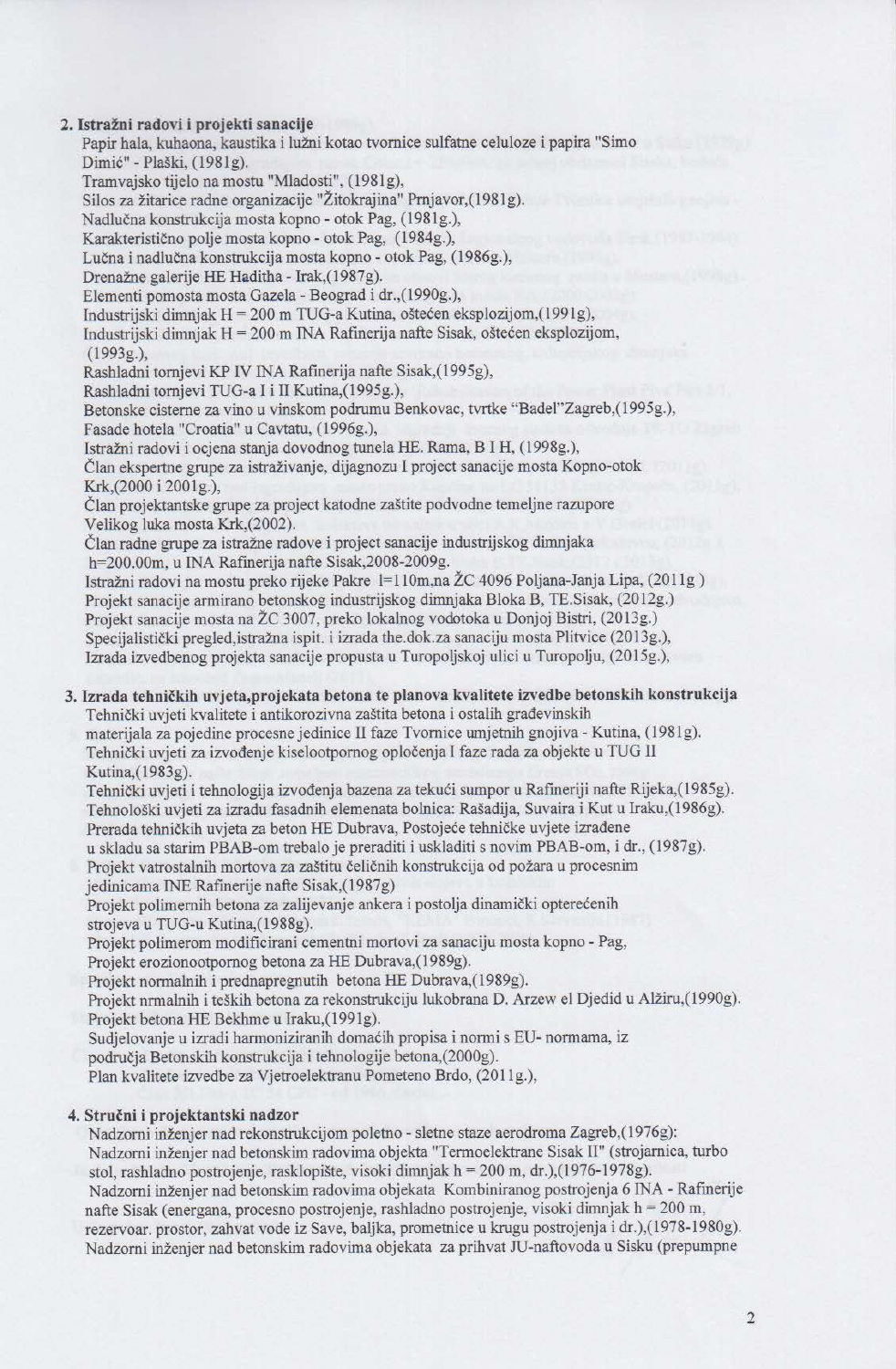stanice i rezervoarski prostor),(1979-1980g).

Nadzorni inženjer nad rekonstrukcijom mosta Goldovo na DC(36), preko rijeke Save u Sisku (1979g) Nadzorni inženjer nad izgradnjom mosta Crnac, l = 230,00m, na južnoj obilaznici Sisaka, buduća DC (36 ili 37), preko Save u Sisku, (1980g).

Nadzorni inženjer nad betonskim radovima na izgradnji objekta II faze Tvornice umjetnih gnojiva-Kutina, (1980-1982g).

Nadzorni inženjer nad betonskim radovima naobjektima Regionalnog vodovoda Sisak, (1983-1984). Član nadzornog tima nad rekonstrukcijom Carinskog mosta u Mostaru. (1995g).

Član nadzornog tima, te ispitivanja gradiva na obnovi Starog kamenog mosta u Mostaru, (1998g). Član nadzornog tima nad sanacijom stupova i malog luka mosta Krk,(2000-2002g):

Član konsultantskog tima za tehnologiju izvedbe betonske brane HE Lešće,(2004g).

Član konzultantskog tima za izvedbu injekcione zavjese na HE.Lešće,(2008g).

Član nadzornog tima nad izvedbom sanacije armirano betonskog industrijskog dimnjaka h=200.00m, u INA Rafineriji nafte Sisak, (2008g).

Stručni konzultant za istražne radove na projektu 'Rehabilitation of the Power Plant Piva'Part 2/1, Testing of Civil Structures, (2009 g.)

Nadzorni inženjer nad betonskim radovima na izgradnji internog sustava odvodnje TE-TO Zagreb s priključkom na javni sustav odvodnje grada Zagreba, (2010 g.)

Nadzorni inženjer nad sanacijom Vodospreme zapremine 10000m3, u Velikoj Gorici, (2011g) Projektantski nadzor nad izgradnjom mosta preko Kupčine na LC 31133 Krašić-Krupače, (2011g). Nadzorni inženjer nad izgradnjom vodoopskrbne mrež naselja Gudci Idio, (2011g) Nadzorni inženjer nad zamjenom kolektora odvodnje u ulici A.K.Miošića u V.Gorici (2011g). Projektantski nadzor i dopuna projekta kod sanacije mosta na ŽC 3042 u Farkaševcu, (2012g.),

Projektantski nadzor nad sanacijom arm.bet.dimnjaka bloka B,TE.Sisak,(2012 i 2013g),

Nadzorni inženjer nad izgrad. vanjskog igrališta i parkirališta za trenažnu dvranu u V.G.(2013g), Nadzorni inženjer nad izgradnjom dijela Ulice bana J.Jelačića u V.Gorici s oborinskom odvodnjom, priključcima na vodovod i fekalnu odvodnju te javnom rasvjetom, (2014g),

Nadzorni inženjer nad izgradnjom parkirališta u Školskoj ulici u Velikoj Gorici, (2014g), Nadzorni inženjer (stručni, tehničko-financijski i tehnološki ) nad sanacijom objekata u čvoru Zaprešić, na autocesti Zagre-Macelj (2015),

Nadzorni inženjer nad izgrad. višenamjenskih šport. igrališta u MO.E.Kvaternik u Sisku, (2015g),

#### 5. Studije

Studija omogućnosti smanjenja visine glavnog industrijskog dimnjaka H=200m, na KP-VI Rafinerije nafte Sisak ,temeljem matematičkog modeliranja širenja SO2, 2009 g. Drugi dio studije o mogućnosti smanjenja visine glavnog industrijskog dimnjaka H=200m, na KP-VI Rafinerije nafte Sisak, temeljem analize njegove mehaničke otpornosti I stabilnosti, 2009 g.

#### 6. Razvoj i ustupanje tehnologije proizvodnje

Hidraulično vezivo za izradu stabiliziranih nosivih slojeva u kolničkim konstrukcijama, Radonja Sisak, (1978). Sistem FSI za sanaciju natur betonskih fasada, "KEMA" Puconci, R Slovenija, (1987) Materijali za sanaciju a.b. konstrukcija "Herbos" Sisak, (1993-2000).

Specijalnost: Tehnologija betona

Strani jezici: Engleski i njemački

Članstvo: Društvo inženjera i tehničara, Zagreb, Društvo konstruktera Hrvatske, Zagreb, Član RILEM-a TC 54 CPC - od 1986. Godin

Objavljeno 45 radova u domaćim i stranim časopisima te zbornicima.

Ja, dr. sc. Marko Hranilović dipl. ing. građ. izjavljujem das u gore navedeni podaci istiniti

U Zagrebu, lipnja 2015 godine.

4. Mm. L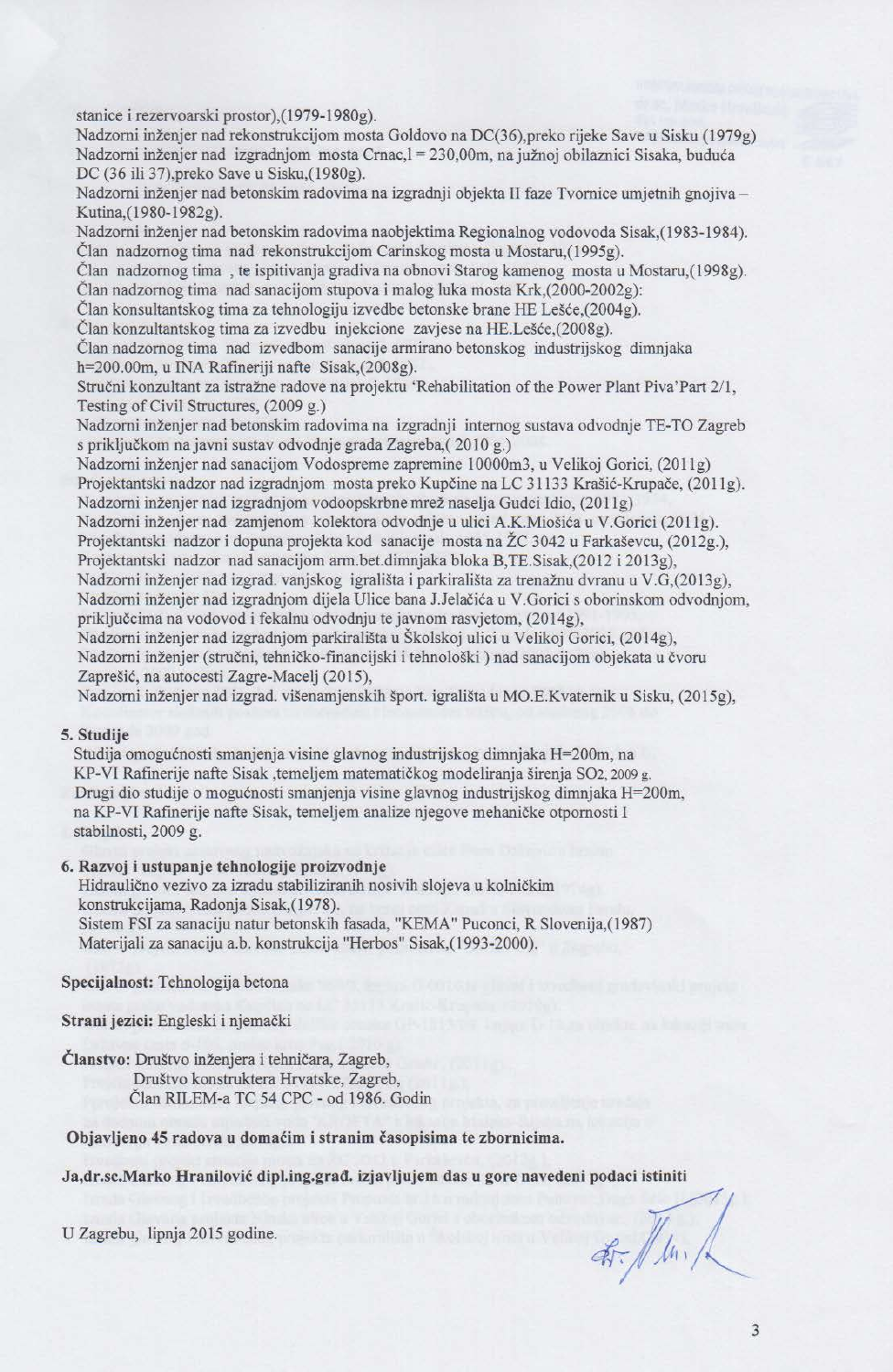**ŽIVOTOPIS !**

# **MLADEN HRANILOVIĆ, DIPL.ING.PROM.**

**ADRESA**: ZVONIMIROVA 2, 10410 VELIKA GORICA **TELEFON**: +385 91 4811 442 **E-MAIL**: mladen.hranilovic@gmail.com ; projektlab@zg.t-com.hr OŽENJEN, VOZAČKA DOZVOLA B KATEGORIJE 11 GODINA ISKUSTVA U STRUCI.

### **DATUM I MJESTO ROĐENJA**: 17.04.1978; ZAGREB

# **OBRAZOVANJE**: *1985. –1993, OSNOVNOŠKOLSKO OBRAZOVANJE (VELIKA GORICA) 1993. –1996, XIII. PRIRODOSLOVNO-MATEMATIČKA GIMNAZIJA U ZAGREBU 1996. –1999, STUDIJ NA FAKULTETU PROMETNIH ZNANOSTI U ZAGREBU (CESTOVNI SMJER-VI ST.)* DIPLOMIRAO NA TEMI *'TEHNIKA SAJAMSKIH* POSLOVA' S UVODOM U MEĐUNARODNU ŠPEDICIJU  *MENTOR: PROF.DR.SC.ČEDOMIR IVAKOVIĆ 1999. – 2003. DIPLOMSKI STUDIJ NA FAKULTETU PROMETNIH ZNANOSTI U ZAGREBU (CESTOVNI SMJER-VII ST.)* DIPLOMIRAO NA TEMI *'METODE ISPITIVANJA* HORIZONTALNE *SIGNALIZACIJE NA PROMETNICAMA' MENTOR: PROF.DR.SC.VESNA CEROVAC 2012, POLOŽIO STRUČNI ISPIT I UPISAN U ČLANSTVO HRVATSKE KOMORE*

# **RADNO ISKUSTVO**

· **OD LISTOPADA 2003 – DO PROSINACA 2003 – TRAFFICON D.O.O.** – IZRADA PROJEKTNE DOKUMENTACIJE IZ PODRUČJA PROMETNE SIGNALIZACIJE I OPREME

*2003. SUDJELOVANJE NA IZRADI PROMETNOG PROJEKTA BETTERMENT DRŽAVNE CESTE D30 VELIKA GORICA-ŽAŽINA*

 *INŽENJERA TEHNOLOGIJE PROMETA I TRANSPORTA (LICENCA)*

- · **OD SIJEČNJA 2004 DO TRAVNJA 2015 – ZG-PROJEKT D.O.O.** IZRADA PROJEKTNE DOKUMENTACIJE IZ PODRUČJA PROMETNE SIGNALIZACIJE I OPREME (IZRADA PROMETNIH ELABORATA, IDEJNIH RJEŠENJA, IDEJNIH, GLAVNIH I IZVEDBENIH PROJEKATA TE PROJEKATA PROMETNIH SVJETALA)
- · **OD TRAVNJA 2015 DO DANAS – PROJEKTANT U PODUZEĆU PROJEKTLAB-u D.O.O.**  IZRADA PROJEKTNE DOKUMENTACIJE IZ PODRUČJA PROMETNE SIGURNOSTI, PROMETNE SIGNALIZACIJE I OPREME TE SEMAFORIZACIJE.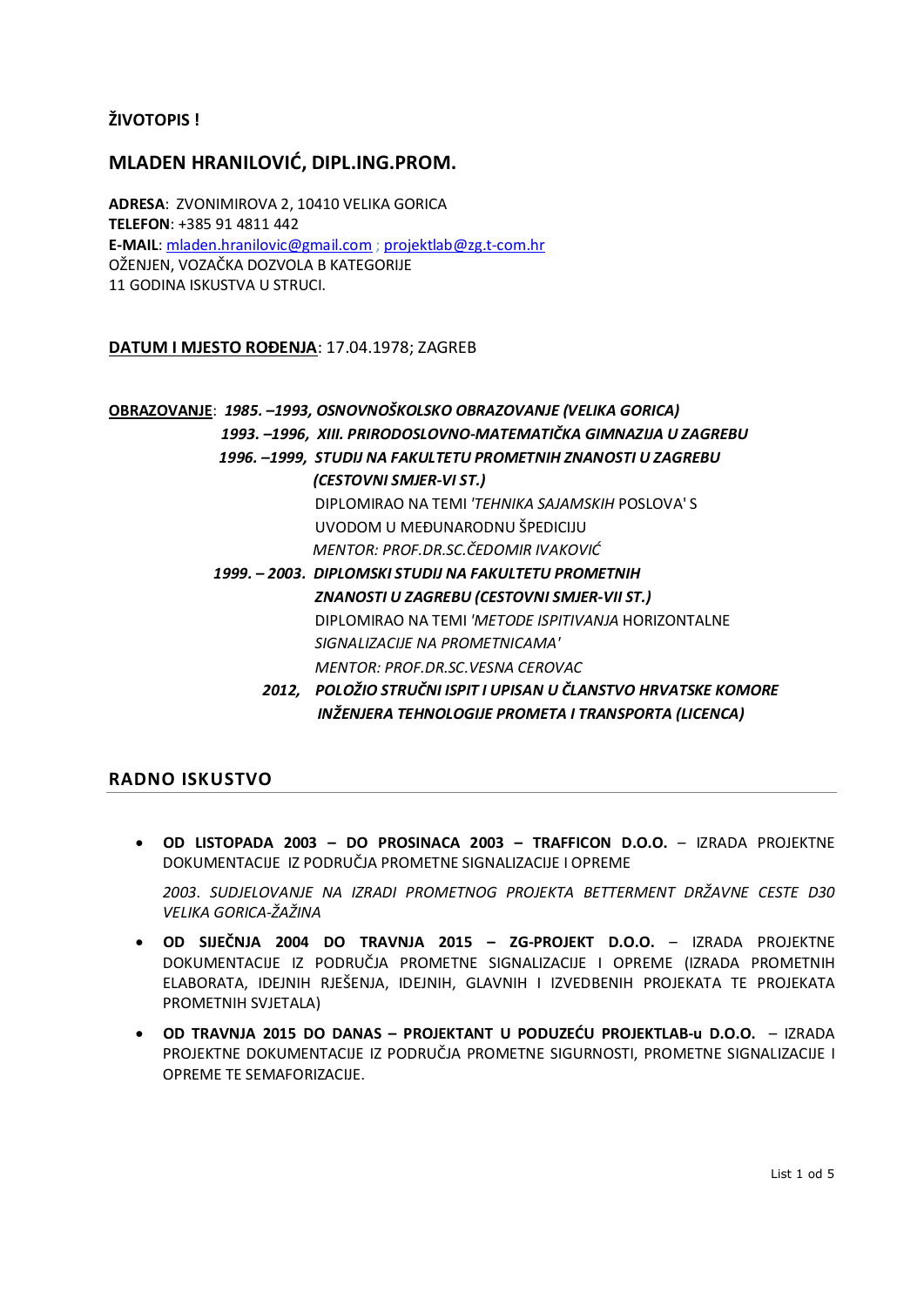## **VAŽNIJI PROJEKTI**

*IZVADAK IZ POPISA PROJEKTNE DOKUMENTACIJI NA KOJOJ SAM SUDJELOVAO KAO PROJEKTANT I KAO PROJEKTANT-SURADNIK:*

- *2004. – 2005.* DALJINSKO VO ENJE PROMETA NA D1 BREZOVA GLAVA D216 DALJINSKO VOĐENJE PROMETA NA D1 - BRIBIRSKE MOSTINE D56 I D59 DALJINSKO VOĐENJE PROMETA NA D1 - KLIS D511 DALJINSKO VOĐENJE PROMETA NA D1 - KRAPINA D206 DALJINSKO VOĐENJE PROMETA NA D1 - UDBINA D522, I DR. **→**HRVATSKE CESTE D.O.O.
- *2005. – 2006.* PROJEKT PUTOKAZNE SIGNALIZACIJE NA UDALJENIM ČVOROVIMA ISTARSKE ŽUPANIJE ISTARSKI Y, DIONICA UMAG - MEDAKI DALJINSKO VOĐENJE PROMETA **→**BINA ISTRA D.D.

AUTOPUT VERUŠA - MATEŠEVO CRNA GORA PROJEKT PROMETNE SIGNALIZACIJE I OPREME **→**DIREKCIJA ZA SAOBRAĆAJ CRNE GORE

**SANACIJA OPASNOG MJESTA - BUZIN SANACIJA OPASNOG MJESTA - GUTEŠINO VRELO SANACIJA OPASNOG MJESTA - HRVATSKI BLAGAJ - PAVLOVCI SANACIJA OPASNOG MJESTA - KAŠTEL LUKŠIĆ SANACIJA OPASNOG MJESTA – LAZ SANACIJA OPASNOG MJESTA – NOVI VINODOLSKI SANACIJA OPASNOG MJESTA – VELIKI ZATON SANACIJA OPASNOG MJESTA – MAKOJIŠĆE GORNJE SANACIJA OPASNOG MJESTA – DUBAC →**MINISTARSTVO UNUTARNJIH POSLOVA - MUP

 ZAŠTITA PJEŠAČKOG PRIJELAZA - BRESTAČA ZAŠTITA PJEŠAČKOG PRIJELAZA - NOVSKA ELABORAT PRIVREMENE REGULACIJE PROMETA NA ŽCPR: *ŽCP I 101 - Ž 3036 POJATNO ŽCP II 206 - DC 47 DOBROVAC* I DR. **→**HRVATSKE ŽELJEZNICE

 *IZVADAK IZ POPISA PROJEKTNE DOKUMENTACIJI NA KOJOJ SAM SUDJELOVAO KAO PROJEKTANT:*

*2006. – 2007.* RASPLET VUKOVARSKE ULICE U SPLITU - DIONICA 1 PROJEKT PROMETNE SIGNALIZACIJE I OPREME TE PROJEKT PROMETNIH SVIFTALA RASPLET VUKOVARSKE ULICE U SPLITU - DIONICA 2 PROJEKT PROMETNE SIGNALIZACIJE I OPREME TE PROJEKT PROMETNIH SVJETALA **→**IGH D.D. ISPOSTAVA SPLIT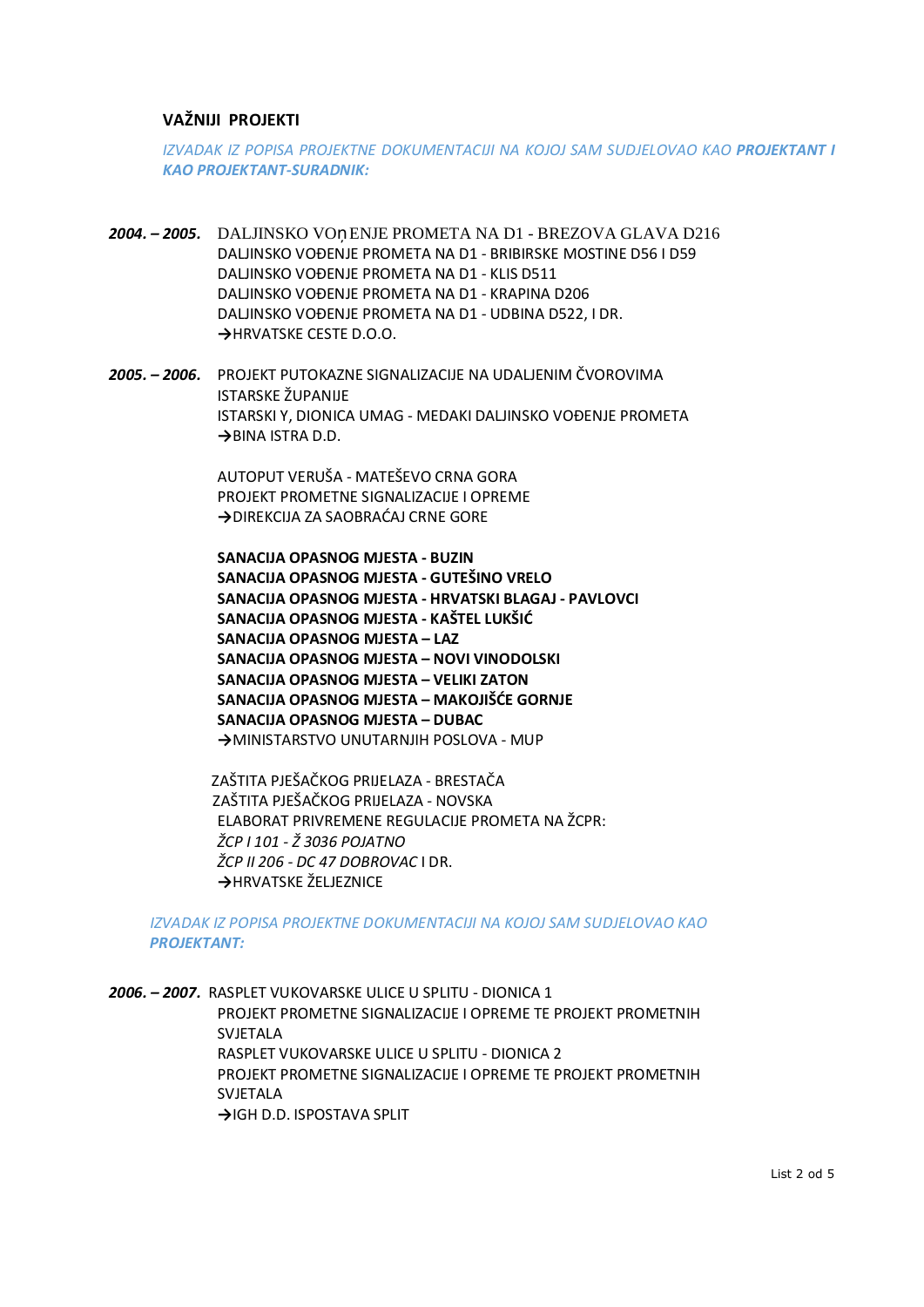SEMAFORIZACIJA RASKRIŽJA U STUBIČKIM TOPLICAMA PROJEKT PROMETNIH SVJETALA ČVOR 'TRAKOŠĆAN' PRIVREMETNA REGULACIJA PROMETA SA PRIVREMENIM SPOJEM NA KRAK ČVOR 'TRAKOŠĆAN' PROJEKT PROMETNE SIGNALIZACIJE I OPREME **→**AZM D.D

*2007. – 2008* ISTARSKI IPSILON - 2.A FAZA

DIONICA: - BADERNA – MEDAKI,

- KANFANAR BALE,
- ROGOVIĆI KANFANAR,
- UMAG BUJE I
- VIŠNJAN BADERNA –

GL. PROJEKTI PROMETNE SIGNALIZACIJE I OPREME

**→**BINA ISTRA D.D.

 AUTOCESTA ZAGREB - SPLIT - DUBROVNIK UREĐENJE MJESTA ZA PRIHVAT VOZILA S OPASNIM TERETIMA - STAJANKE ZA OPASNE TERETE; PROMETNI PROJEKT; GLAV. PROJEKT **→**HRVATSKE AUTOCESTE D.O.O.

 BIHAĆKA ULICA U SPLITU - PROJEKT PROMETNIH SVJETALA KAVANJINOVA ULICA U SPLITU - PROJEKT PROMETNIH SVJETALA **→**IGH D.D. ISPOSTAVA SPLIT

 REKONSTRUKCIJA PRILAZA NAPLATNOJ POSTAJI LUČKO IZ SMJERA KARLOVCA; PROMETNA SIGNALIZACIJA I OPREM **→**ARZ D.D.

*2008. – 2009* OBILAZNICA RIJEKE, DIONICA: OREHOVICA - DIRAČJE ZAOBILAZNICA RIJEKE PROMETNI PROJEKT PRIVREMENE REGULACIJE **→**RIJEKA PROJEKT D.D. BRZA CESTA KROZ KARLOVAC, DIONICA: MOSTANJE - VUKMANIČKI CEROVAC PODDIONICA MOSTANJE – SAJEVAC; PROJ. PROMETNIH SVJETALA **→**HRVATSKE CESTE D.O.O.

> SEMAFORIZACIJE KRIŽANJA "STARI MOST – SPOJNA CESTA" U KM 0+379.39 U SISKU - PROJEKT NOSIVIH KONSTRUKCIJA GLAVNI PROJEKT **→**IPZ D.D. DIONICA: BUJE - NOVA VAS PRIVREMENA REGULACIJA PROMETA ZA VRIJEME POSTAVLJANJA BETONSKE ZAŠTITNE OGRADE **→**BINA ISTRA D.D. AUTOCESTA ZAGREB – MACELJ; DIONICA KRAPINA - MACELJ TRASA PARALELNE CESTE OD KM 26+550 DO KM 30+575 - **→**AZM D.D

*2009 – 2010* AC A3 BREGANA-ZAGREB-LIPOVAC; BUZIN-IVANJA REKA ČVOR KOSNICA PROMETNA SIGNALIZACIJA I OPREMA AUTOCESTA ZG-ST-DU; DIONICE: IIIC1 I IIIC2; PROJEKT POSTAVLJANJA ODBOJNE OGRADE U RAZDJELNOM POJASU ZA ZAŠTITU OPASNIH MJESTA - SANACIJA ODBOJNE OGRADE U RAZDJELNOM POJASU **→**HRVATSKE AUTOCESTE D.O.O. AC RIJEKA – ZAGREB; DIONICA: OŠTROVICA - VRATA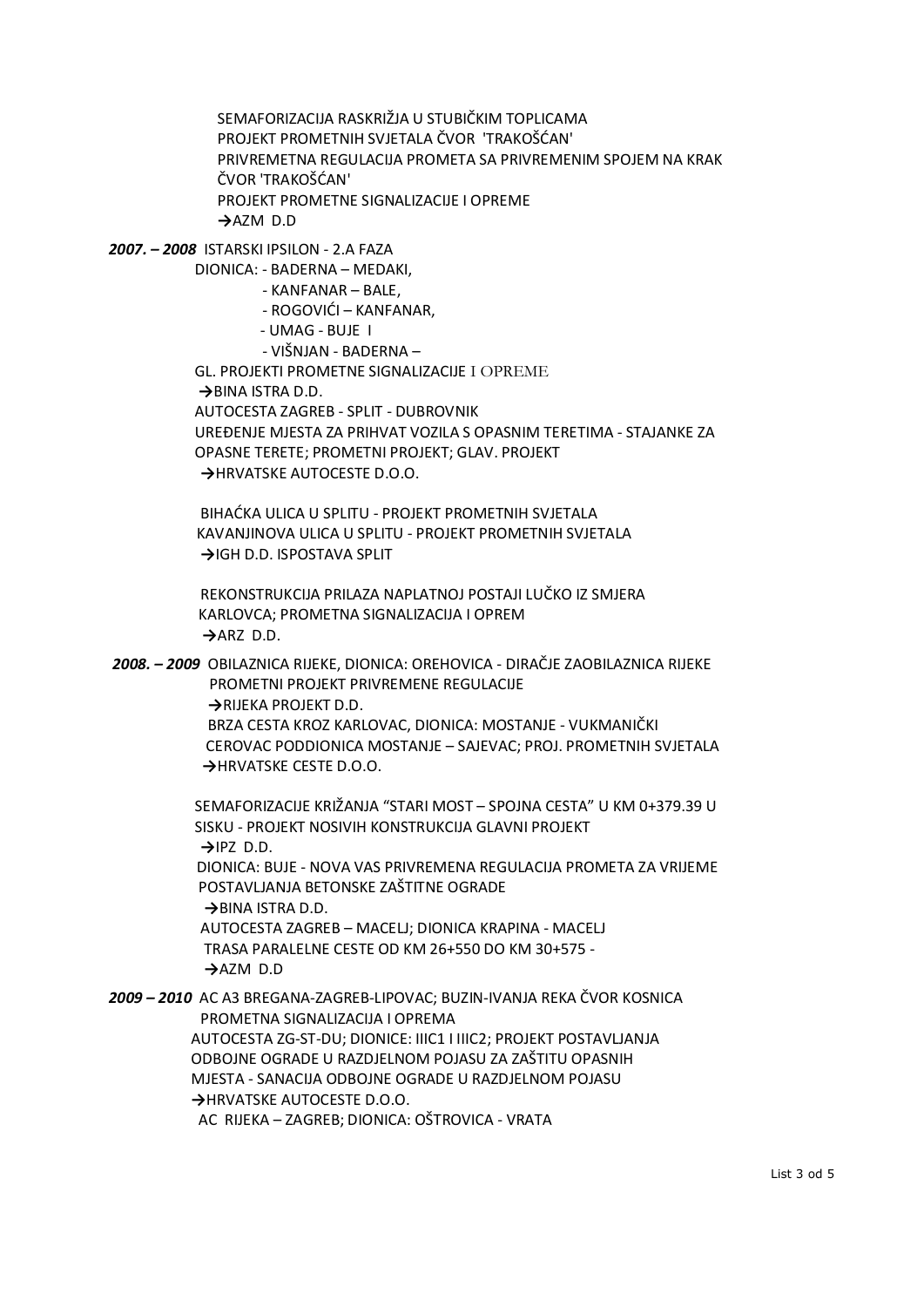PROMETNI PROJEKT PRIVREMENE REGULACIJE ZA VRIJEME IZVOĐENJA RADOVA NA VIJADUKTU "HRELJIN" **→**ARZ D.D. ISTARSKI IPSILON - AUTOCESTA A8 DIONICA: MATULJI - VRANJA TUNEL **→**BINA ISTRA D.D.

*2011-2012* REKONSTRUKCIJA RASKRIŽJA DRŽAVNE CESTE D43 I ŠIFTAROVE ULICE U IVANIĆ-GRADU PROJEKT PROMETNE SIGNALIZACIJE I OPREME

> REKONSTRUKCIJA RASKRIŽJA DRŽAVNE CESTE D43 I ŠIFTAROVE ULICE U IVANIĆ-GRADU; SEMAFORIZACIJA KRIŽANJA **→**GRAD IVANIĆ-GRAD

AUTOCESTA **Vc** : SREDANCI – GRANICA REPUBLIKE HRVATSKE TRASA AUTOCESTE I GRANIČNI PRIJELAZ; PROMETNI PROJEKT

AUTOCESTA **A1** ČVOR PLOČE – INTERREGIONALNI ČVOR METKOVIĆ AUTOCESTA **A10** GRANICA BIH – INTERREGIONALNI ČVOR METKOVIĆ TRASA AUTOCESTA; PROMETNI PROJEK AUTOCESTA **A1** ZAGREB – SPLIT - DUBROVNIK :ČVOR PLOČE – CP KARAMATIĆI PROMETNI PROJEKT TRASE SPOJNE CESTE →HRVATSKE AUTOCESTE D. O. O. ČVOR KAMBELOVAC – DRŽAVNA CESTA D8: PROMETNI PROJEKT **→**HRVATSKE CESTE D.O.O. ZAŠTITA PJEŠAČKIH PRIJELAZA NA ŽUPANIJSKIM CESTAMA ZGB. ŽUPANIJE IZVEDBENI PROMETNI PROJEKTI  $\rightarrow$ ŽUCZG

*2013-2014* RASKRIŽJE SV.MATEJA I KAUZLARIĆEVOG PRILAZA PROJEKT PROMETNE SIGNALIZACIJE I OPREME TE PROMETNIH SVJETALA

> PRODUŽENA AV.DUBROVNIK RASKRIŽJE R1 I R2, PROJEKT PROMETNIH SVJETALA →GRAD ZAGREB SPOJNA CESTA ČEVELJUŠA – LUKA PLOČE; ULAZ U GRAD PLOČE TRASA SPOJNE CESTE I GRADSKE PROMETNICE, PROJEKTI PROMETNE SIGNALIZACIJE I OPREME TE PROMETNIH SVJETALA ZA RASKRIŽJE R1 I R2 **→**HRVATSKE AUTOCESTE D.O.O.

### **VAŽNIJI RADOVI IZ PODRUČJA PROMETNE SIGNALIZACIJE I OPREME, IZRAĐENI PREKO PROJEKTLAB-a:**

\* ROTOR "VUKOVINA" NA DRŽAVNOJ CESTI IDEJNO RJEŠENJE,(2009)

- \* PRIVREMENA REGULACIJA PROMETA "MATICE HRVATSKE" IZVEDBENI PROJEKT,(2010) →HEP TOPLINARSTVO D.O.O.
- \* SEMAFORIZIRANI PJEŠAČKI PRIJELAZ "ANDRIJE KAČIĆ MIOŠIĆ" IZVEDB. PROJEKT,(2010) \* SEMAFORIZACIJA NA KRIŽANJIMA ULICE SLAVKA KOLARA SA GAJEVOM ULICOM, UL. N.
- TESLE I UL. BANA J.JELAČIĆA, PROJEKT PROMETNIH SVJETALA ,(2010)

 \* PROJEKT SMIRIVANJA PROMETA "LUKAVEC I DUBRANEC" IZVEDBENI PROJEKT, (2011) →GRAD VELIKA GORICA